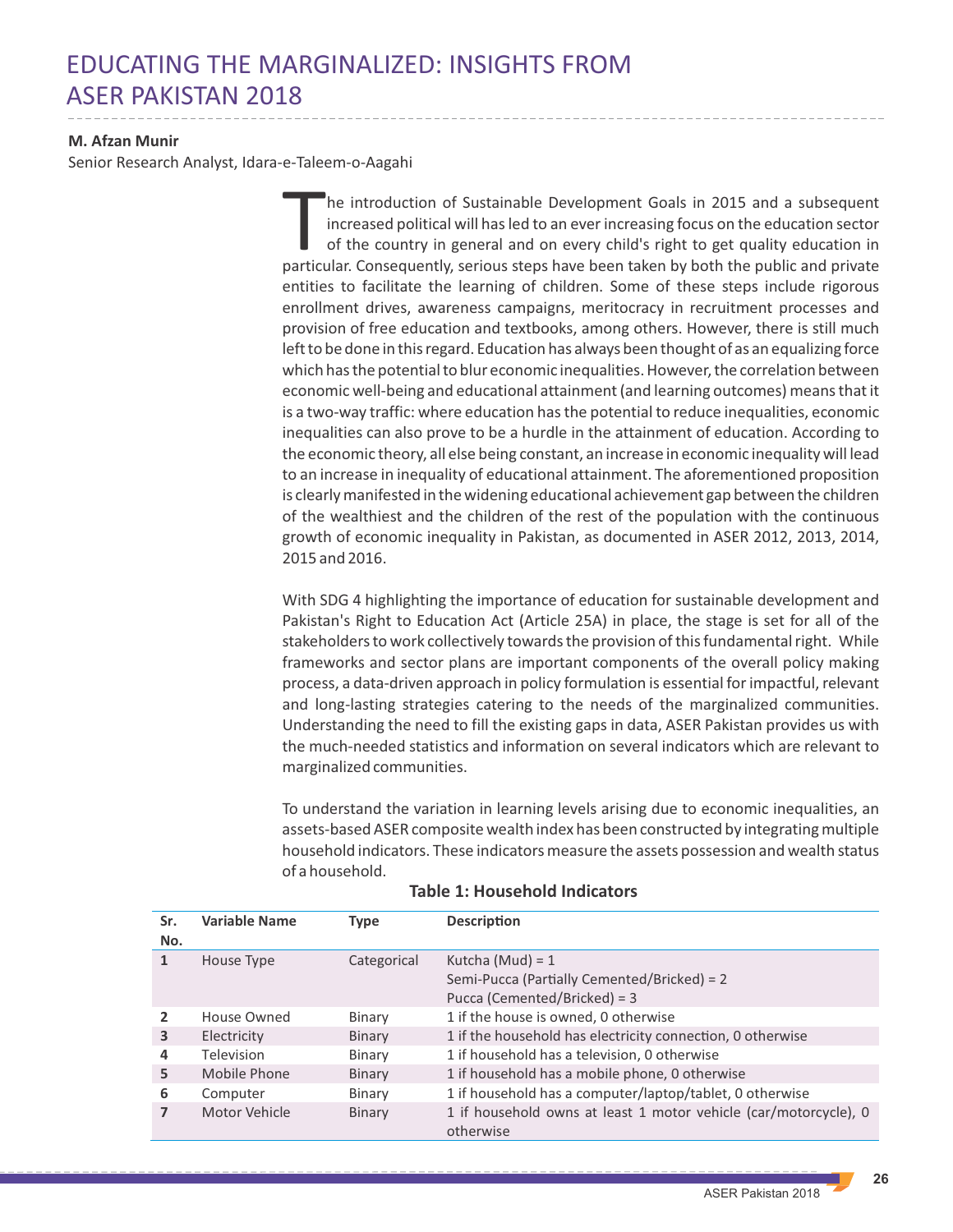ASER wealth index has been developed by using Factor Analysis method. Through this methodology, ASER 2018 national level data (154 rural districts of Pakistan) has been divided into 4 quartiles (poorest, poor, rich and richest, thereby representing the entire population of Pakistan in a socio-economic context.



**Figure 1: Enrollment Status (%)**

The results depicted in Figure 1 show that the richest quartile has the highest percentage of children enrolled (81%) whereas the poorest quartile has the lowest enrollment rate (62%). A strong correlation between wealth and enrollment is established as we move along the wealth index. Similarly, the percentage of out-of-school children (OOSC), which is the sum of dropped out and never enrolled children, also decreases as we move from the lower end of the wealth index to the higher one. Thus, the proposed hypothesis is further strengthened.

Moreover, the findings from national data also highlight the difference in the types of institute which the children from the four quartiles are currently attending.



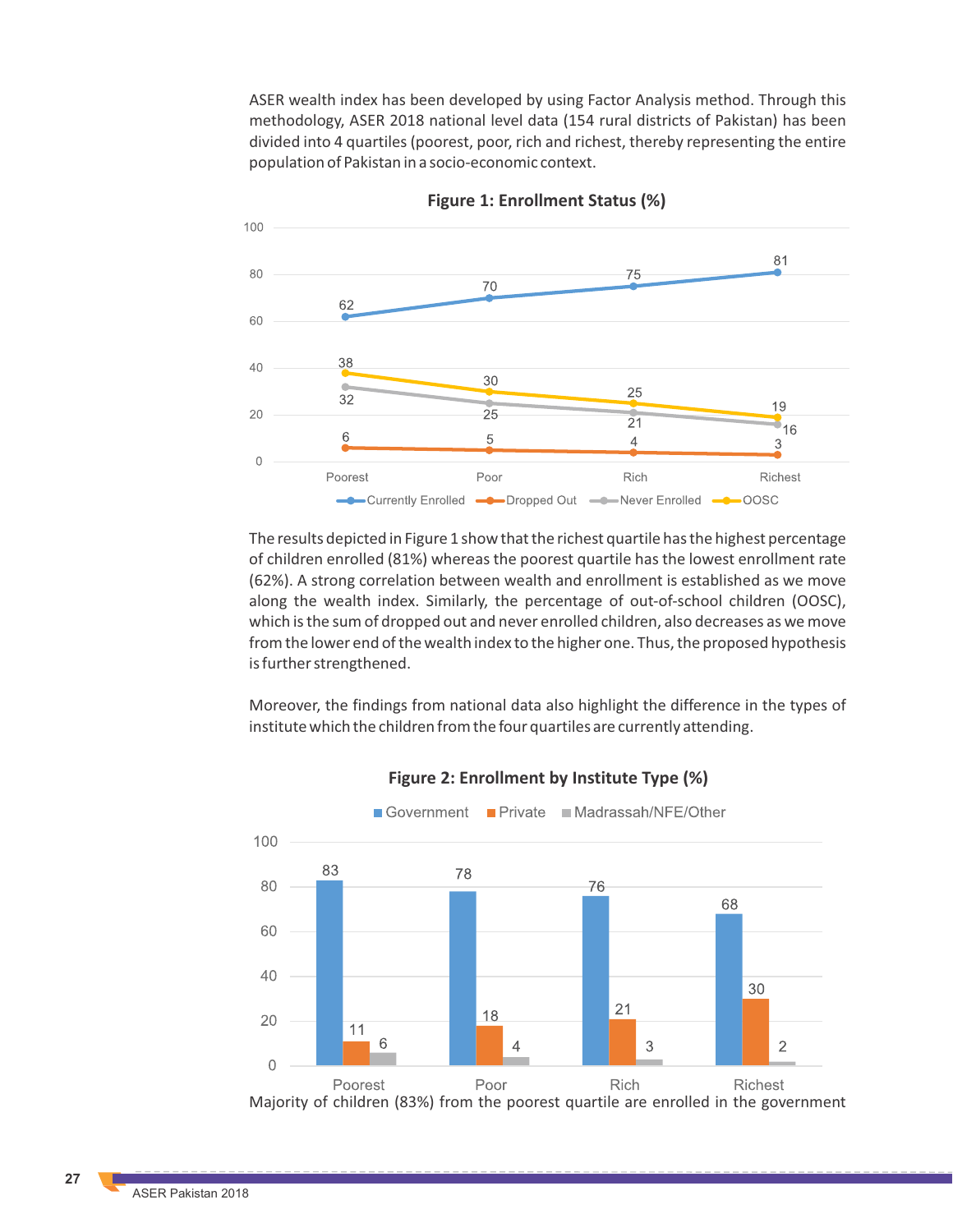schools while the remaining are divided between private, madrassah, non-formal education (NFE) and other types of schools. There is a gradual decrease in the percentage of children who go to government schools as we move from the lowest quartile to the highest quartile. This decrease accommodates for an increase in the share of private school, thus implying that wealthier parents prefer to send their children to private schools rather than government ones or of any other type.

The economic disparities also influence the learning outcomes of children as shown in the following figure. There is almost a perfect overlap between the percentage of children whose learning levels are at the highest competency level in Urdu and English within each of the quartile. More children have achieved the highest competency level in all three subject areas in the richest quartile when compared with children from any other quartile. Similarly, the percentage of children who have the highest learning levels in the richest quartile is almost the same across the three subjects.



**Figure 3: Learning Levels Highest Competency (%)**

While the relationship between enrollment rates/learning levels and wealth status has always been of interest to the researchers and policy makers, it is also important to explore other potential factors that contribute to the education differentials.